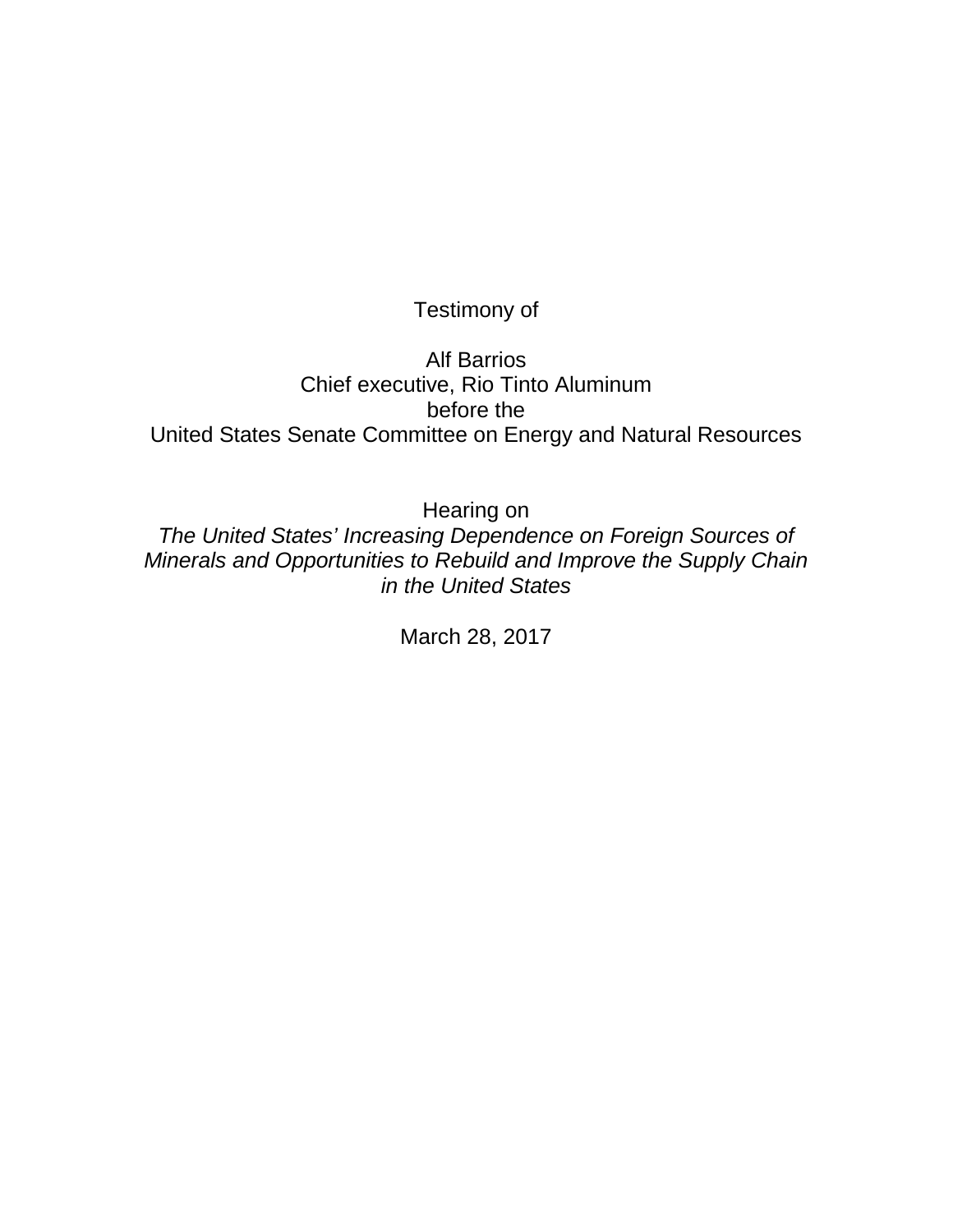Good morning Chairman Murkowski and members of the Committee.

My name is Alf Barrios and I am the Chief executive of Rio Tinto Aluminum. I sit on the Rio Tinto Executive Committee and serve as the company's country sponsor for Canada and the United States.

Rio Tinto is a global mining company operating in 35 countries with 50,000 employees and we are particularly proud to have been operating in the United States for over 100 years.

As the Rio Tinto U.S. country sponsor, I oversee and coordinate all of our activities across the U.S., including our operations: Kennecott Copper in Salt Lake City, Utah, Resolution Copper in Superior, Arizona and Rio Tinto Boron in California.

I appreciate the opportunity to provide this testimony on a very serious, yet often ignored issue, the United States' increasing dependence on foreign sources of minerals. I am pleased that the hearing goes beyond a discussion of the problem to seek solutions for rebuilding and improving supply chains in the United States.

## **Growing Mineral Import Reliance is a Troubling Trend**

The most recent *Mineral Commodity Summaries* by the U.S. Geological Survey (USGS) should set off alarm bells in the White House and Congress. The study, published earlier this year, indicates that the United States is now import-dependent for 50 different metals and minerals – and [1](#page-1-0)00 percent import-dependent for  $20.<sup>1</sup>$  That's half of the naturallyoccurring elements on the Periodic Table. The trend line is troubling: U.S. mineral dependency is at a record-high, now double what it was 20 years ago. During that same timeframe, investment in minerals exploration projects has dropped from 20 percent to 7 percent. This drift away from greater self-sufficiency for the basic building blocks of our economy compromises our economic and national security and ignores North America's rich reserves of metals and minerals that are the front-end of the manufacturing supply chain.

Dependence on imported essential materials to meet the needs of key domestic industries, such as manufacturing, leaves the United States unnecessarily vulnerable to disruptions to vital supply chains. Today, U.S.

<span id="page-1-0"></span> <sup>1</sup> USGS, *Mineral Commodity Summaries 2017*, available at <https://minerals.usgs.gov/minerals/pubs/mcs/2017/mcs2017.pdf>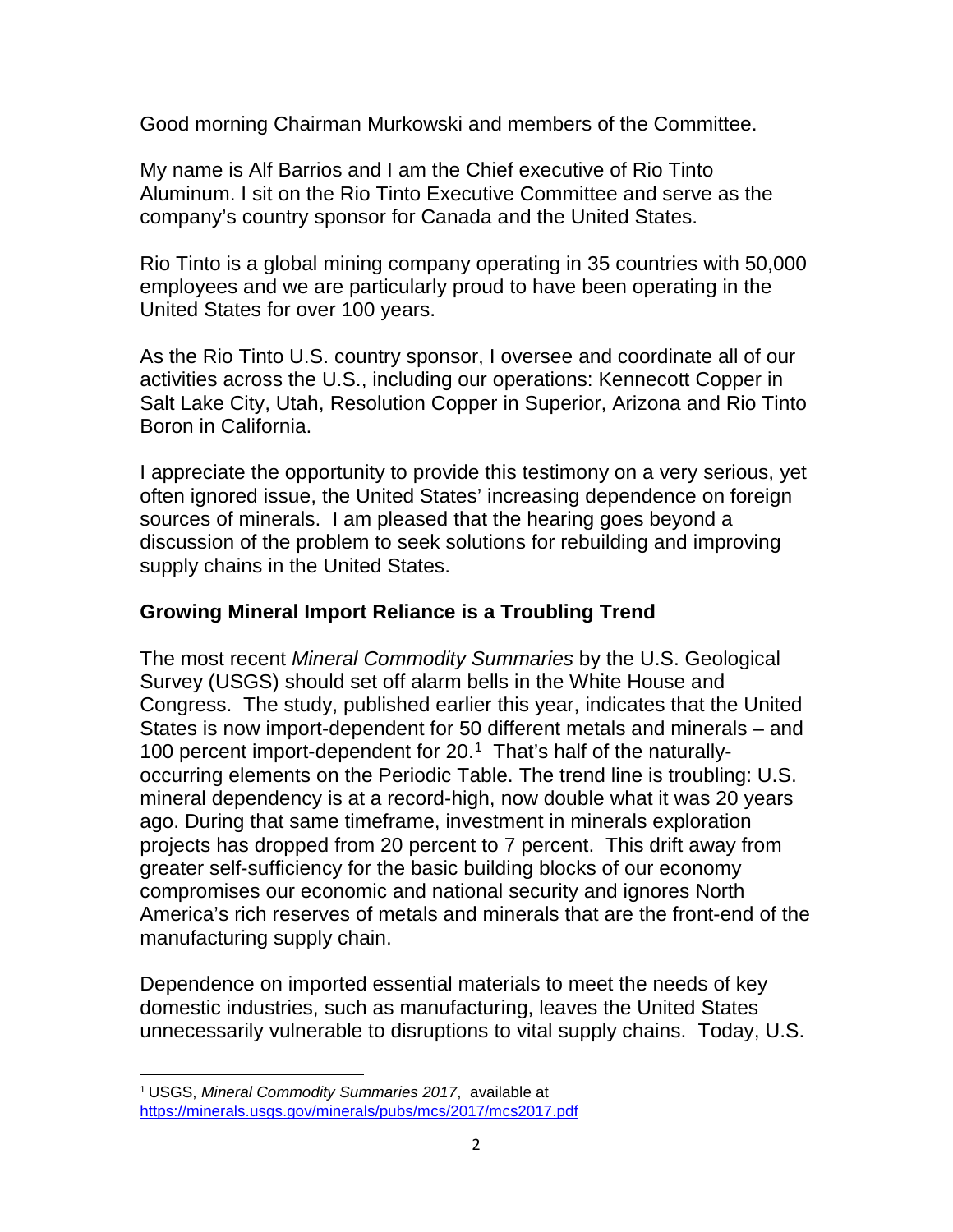manufacturers rely on imported minerals to meet more than half their needs. If key minerals or metals are suddenly unavailable – due to political instability in a source country, shipping disruptions or restrictions on mining access – the whole supply chain could grind to a halt.

These trends are unsustainable in a highly competitive world economy in which the demand for minerals continues to increase and stability of supply is a growing concern. This point was underscored by KPMG in a report that looked at sustainability megaforces and predicted by 2030 that 83 billion tons of minerals, metals and biomass will be extracted from the earth, 55 percent more than in 2010. The study authors conclude: "the message is clear; over the next 20 years, demand for material resources will soar while supplies will become increasingly difficult to obtain."<sup>[2](#page-2-0)</sup>

We have a real opportunity to realize the full potential of the domestic mining industry. Clearly demand for minerals is increasing as global population expands and minerals are used in a greater range of applications, particularly associated with the deployment of new technologies. The mining industry is poised to provide even greater contributions to the economy building upon the 2016 value added to America's gross domestic product (GDP). In 2016, the value added by major industries consuming mineral materials is \$2.78 trillion – nearly 15 percent of U.S. GDP.<sup>[3](#page-2-1)</sup>

Manufacturing and technology sectors have expressed heightened concerns about securing access to the minerals they need when they need them. According to a survey of 400 manufacturing executives, more than 90 percent are concerned about supply disruptions, citing geopolitics and increasing global demand as the most pressing factors. In addition, 80 percent of U.S. manufacturing leaders recognize the importance of sourcing domestic minerals and metals, noting decreased dependence on foreign minerals and metals and strengthened national security as reasons for doing so. Nearly 85 percent believe a strong domestic supply chain of critical minerals and metals will ensure job creation and economic growth in America.<sup>[4](#page-2-2)</sup>

As for re-shoring American manufacturing capability, the Rand Corporation has documented the threats to U.S. manufacturing from our increasing mineral import reliance. In a 2013 study, Rand warns this situation makes "U.S. manufacturers vulnerable to export restrictions. that can result in two-

<span id="page-2-0"></span> $\overline{\phantom{a}}$  $2$  Expect the Unexpected: Building business value in a changing world – KPMG, 2012

<span id="page-2-1"></span><sup>3</sup> USGS, *Mineral Commodity Summaries 2017*

<span id="page-2-2"></span><sup>4</sup> Edelman Berland, Survey of U.S. Manufacturing Executives (September 2014).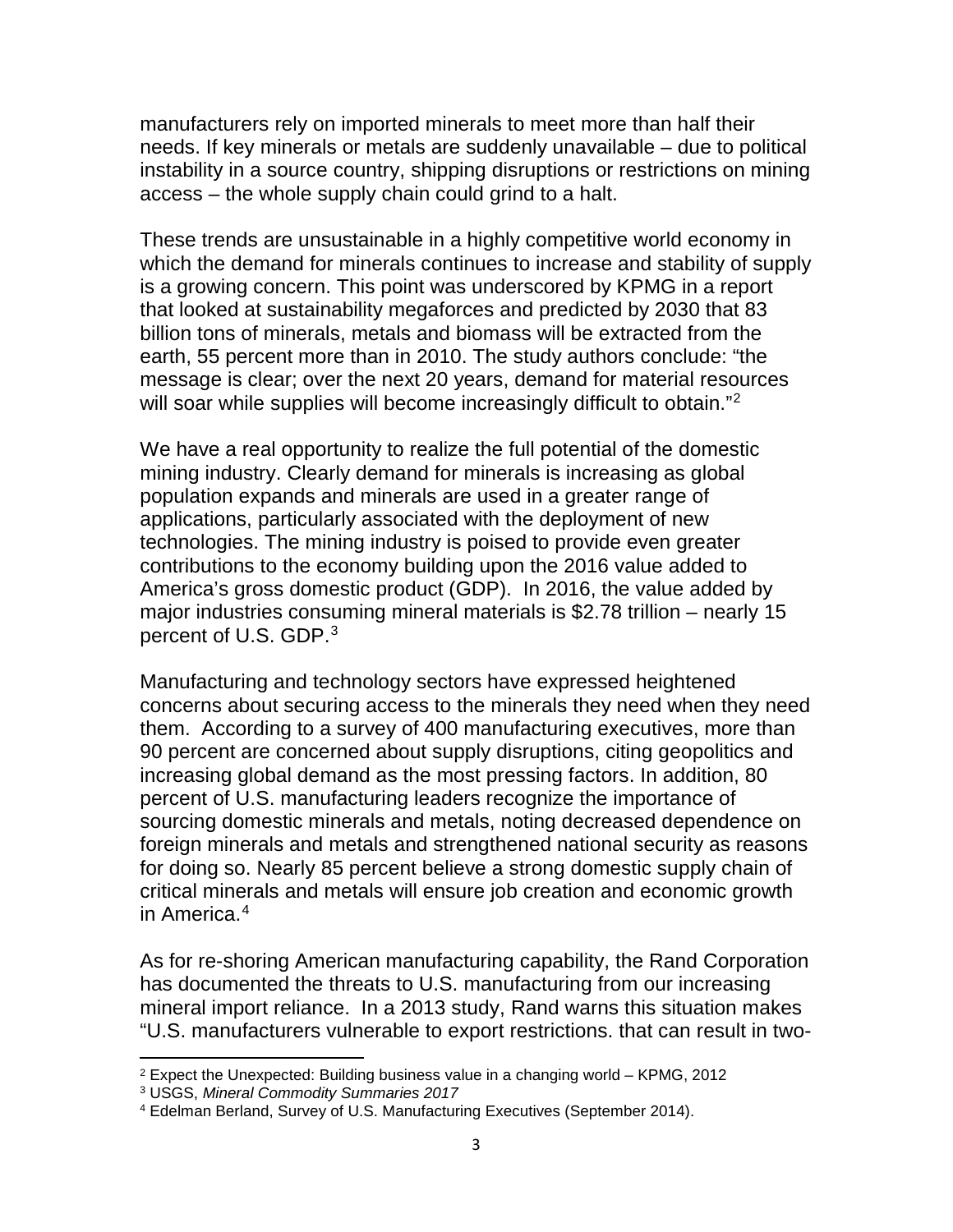tier pricing, under which domestic manufacturers in the producing country have access to materials at lower prices than those charged for exports, thereby hindering the international competitiveness of U.S. manufacturers and creating pressure to move manufacturing away from the U.S. and into the producing country.<sup>5</sup>

## **Permitting Delays Are the Most Significant Impediment to Providing Additional Domestic Supplies of Minerals for Infrastructure Projects**

An outdated, inefficient permitting system presents a major barrier to the domestic mining sector's ability to perform to its full potential and supply more of our infrastructure needs. The U.S. has one of the longest permitting processes in the world for mining projects. In the U.S., necessary government authorizations now take approximately seven to 10 years to secure, placing the U.S. at a competitive disadvantage in attracting investment for mineral development. By comparison, permitting in Australia and Canada, which have similar environmental standards and practices as the U.S., takes between two and three years.

Authorities ranging from the National Academy of Sciences to the Departments of Energy and Defense to international mining consulting firms have identified permitting delays as among the most significant risks and impediments to mining projects in the United States.<sup>[6](#page-3-1)</sup> Most recently, the U.S Government Accountability Office linked the need to streamline the mine permitting process to mitigate supply risks.<sup>7</sup>

These delays have real consequences. The National Mining Association (NMA) commissioned a study that will be discussed in more detail by the witness from S&P Global Market Intelligence that demonstrates empirically the destruction of value which results from unnecessary, extended delays to project development.<sup>[8](#page-3-3)</sup>

While not included in the S&P study, Rio Tinto's Resolution Copper project is currently in the permitting process. This world class copper deposit represents one of the largest undeveloped copper resources in the world and is anticipated to have a 50-year mine life that will support thousands of

l <sup>5</sup> Rand Corporation. *Critical Materials: Present Danger to U.S. Manufacturing,* (p. ix), 2013

<span id="page-3-1"></span><span id="page-3-0"></span><sup>6</sup> *See* National Resources Council*, Hardrock Mining on Federal Lands,* National Academy Press (1999); U.S. Department of Energy, *Critical Materials Strategy* (Dec. 2010); U.S. Geological Survey USGS, *the Principal Rare Earth Elements Deposits of the United States—A Summary of Domestic Deposits and a Global Perspective*, 2010; Behre Dolbear, *Where Not to Invest* (2015). <sup>7</sup> GAO Report 16-699, *Advanced Technologies: Strengthened Federal Approach Needed to Help Identify and Mitigate Supply Risks for Critical Raw Materials,* Dec. 2016

<span id="page-3-3"></span><span id="page-3-2"></span><sup>8</sup> SNL Metals & Mining, *Permitting, Economic Value and Mining in the United States,* June 2015.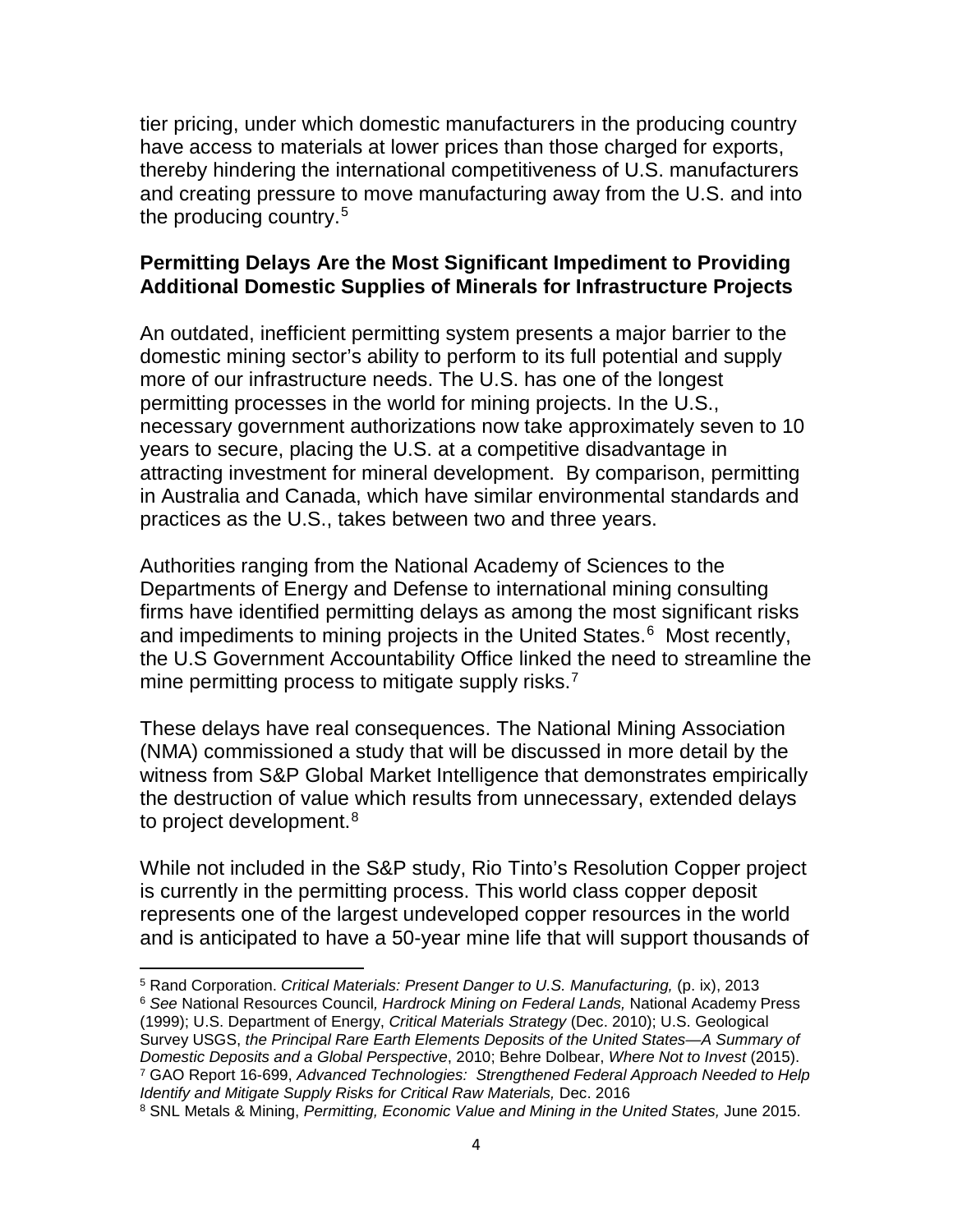jobs annually and many millions in tax revenues. The U.S. Forest Service is the lead regulator for the project and has been a constructive and responsive partner in the NEPA review process. The NEPA review process was started in November of 2013. While Rio Tinto has spent over \$1.3 billion on the Resolution Project for permitting, studies and project shaping, the project is years away from a final permit. In other countries, a project entering review in late 2013 would be in the last laps of the permitting process – or even commencing production.

### **Solutions are Necessary**

l

The efficiency and predictability of the permitting process matters in decisions about where companies chose to invest. Adverse public policies such as the U.S. Environmental Protection Agency's proposal to duplicate state and federal financial assurance programs can also be significant deterrents to investment and the development of a sustainable resource sector.

To address supply chain vulnerability and import dependence, President Trump and Congress should continue to examine ways to improve the permitting of new U.S. mines and smelters, eliminate duplicative regulations and support policies that encourage resource and materials innovation.

There is strong public support for policies that enable the use of domestic resources for infrastructure. In fact, a new poll conducted this week reveals that 71 percent of voters support using domestically-sourced materials for infrastructure and that 65 percent support enacting policies such as shorter permitting timeframes for mining projects to ensure timely access to important minerals and metals that build steady and stable supply chains.<sup>[9](#page-4-0)</sup> Manufacturing executives are equally supportive of ensuring efficient permitting as 95 percent of executives surveyed are worried that the lag in the permitting process for new mines has a serious impact on their competitiveness.[10](#page-4-1)

Legislative action has an important role to play as well. The mining industry strongly supports efforts in the House and Senate to address the mine permitting process, including S. 145, the National Strategic and Critical

<span id="page-4-0"></span><sup>9</sup> Polling Shows Strong Support for Policies that Encourage the Use of American Minerals in U.S. Infrastructure, Manufacturing [http://nma.org/2017/03/20/polling-shows-strong-support-for-policies-that-encourage-the-use-of-](http://nma.org/2017/03/20/polling-shows-strong-support-for-policies-that-encourage-the-use-of-american-minerals-in-u-s-infrastructure-manufacturing/)

[american-minerals-in-u-s-infrastructure-manufacturing/](http://nma.org/2017/03/20/polling-shows-strong-support-for-policies-that-encourage-the-use-of-american-minerals-in-u-s-infrastructure-manufacturing/)

<span id="page-4-1"></span><sup>10</sup> Edelman Berland, Survey of U.S. Manufacturing Executives (September 2014).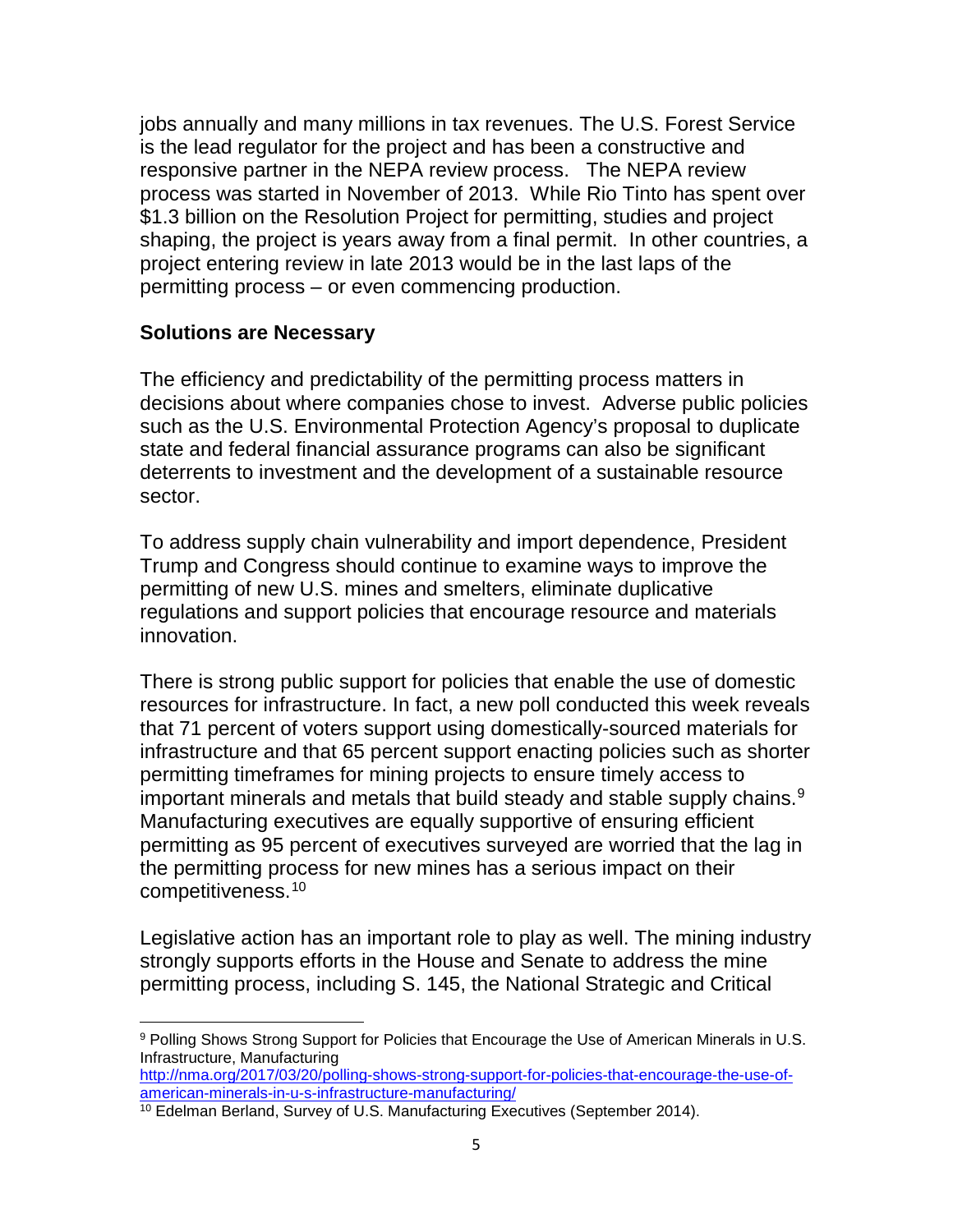Minerals Production Act, which offers proactive solutions to fix the U.S. permitting process. The legislation carefully addresses the deficiencies of the outdated U.S. permitting system without changing environmental and other protections afforded by current laws and regulations. The bill provides for efficient, timely and thorough permit reviews and incorporates best practices for coordination between state and federal agencies.

We also appreciated the efforts by Chairman Murkowski last Congress to move forward the American Security Minerals Act. Her legislation, cosponsored by many on this committee, was a step forward in bringing the US in line with its global peers who are preparing to meet the 21<sup>st</sup> century challenges of mineral supply chain reliability and security.

I would like to conclude by reemphasizing the important role the mining industry has in supporting US manufacturing and infrastructure development, but to also acknowledge that Rio Tinto understands responsibility extends far beyond. We must lead by example when it comes to community engagement, reclamation and pioneering technology innovation.

For example, on Lake Chelan in north-central Washington State we have been working to rehabilitate the old Holden copper mine, which we obtained through a larger acquisition in 2008. Despite never commercially benefiting from the mine, Rio Tinto has brought its global expertise to the project and has spent hundreds of millions of dollars to rehabilitate Holden Village, which now serves as a spiritual retreat and community center.

We also have our eye towards the future and we are pursuing ways of improving America's mineral footprint to boost resource innovation. At Rio Tinto's Garfield copper smelter in Utah, we are partnering with the U.S. Department of Energy's Critical Materials Institute (CMI) to find new ways to fully recover and recycle the minerals that future technologies will require. This means not just looking at more efficient ways to process and extract minerals from the ground, but also "urban mining" of electronic waste. One of the most concentrated sources of valuable metals is in old phones and electronics sent off to scrap. To address this waste of resources, we are testing technology that could help capture the valuable minerals in electronic waste in the copper smelting process – including copper's critical and strategic co-products, like rhenium and even rare earths, materials used in alternative energy and fighter aircraft, in smart phones and smart bombs. While clearly accelerating demand cannot be fully met by increasing recycling or substitution, we believe recycling is an important component of our corporate sustainability efforts.